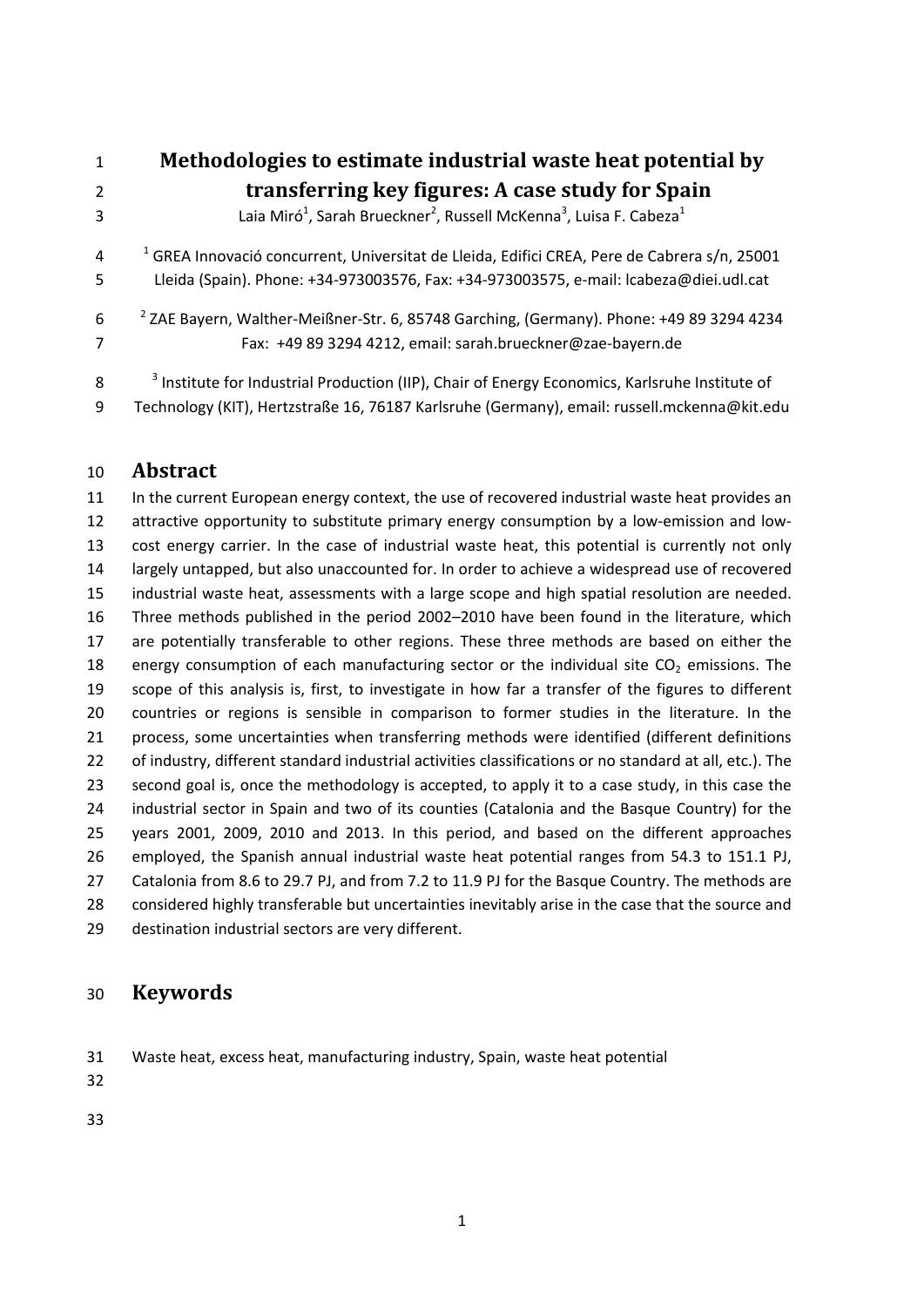#### 34 **Abbreviation** list

| <b>IWH</b>     | Industrial waste heat                                                 |
|----------------|-----------------------------------------------------------------------|
| EPA            | <b>Environmental Protection Agency</b>                                |
| <b>SIC</b>     | <b>Standard Industrial Classification</b>                             |
| <b>IDAE</b>    | Instituto para la Diversificación y Ahorro de la Energia              |
| <b>ICAEN</b>   | Institut Català d'Energia                                             |
| <b>EVE</b>     | Ente Vasco de la Energia                                              |
| <b>SNI</b>     | Swedish Standard Industrial Classification                            |
| <b>NACE</b>    | Nomenclature statistique des activités économiques dans la Communauté |
|                | européenne                                                            |
| $Q_{IWH}$      | Industrial waste heat potential                                       |
| $E_{FUEL}$     | Fuel consumption per sector                                           |
|                | waste heat per fuel consumption ratio                                 |
| E-PRTR         | European Pollutant Release and Transfer Register                      |
| M <sub>1</sub> | Method 1                                                              |
| M <sub>2</sub> | Method 2                                                              |
| M <sub>3</sub> | Method 3                                                              |

35

#### 36 **1 Introduction**

 Since the industrial sector continues implementing efforts to improve its energy efficiency, 38 recovering industrial waste heat (IWH) provides an attractive opportunity for a low-emission 39 and low-cost energy source. This heat can be recovered and reused in other processes onsite (to preheat incoming water or combustion air, preheating furnace loads, etc.), or transformed into electricity, cold or other type of heat. Many technologies are available for IWH recovery: Brueckner et al. [1] proposed and classified these technologies into active and passive technologies depending on whether the heat is being used directly at the same or at lower temperature level or whether it is transformed to another form of energy or to a higher temperature. Moreover, in that paper an economic analysis taking into account the maximum acceptable investment cost for each technology is estimated and compared with the current investment cost depending on the operating hours of the systems proposed.

 Before taking advantage of recovered IWH, its characteristics (amount, thermophysical properties, type of potential, etc.) and its location should be known. Regarding its characteristics, Brueckner et al. [2] proposed differentiating between theoretical, technical and economic potential when assessing IWH potentials and suggests a categorization of the methods to account IWH found in the literature along three dimensions: study scale, data 53 collection, and approach (bottom-up and top-down). Regarding the location of the heat source, Miró et al. [3] reviewed and identified the IWH potential for 33 countries worldwide taking into account scientific and other dissemination sources.

56 However, site-specific data on annual waste heat volumes rejected from industrial facilities is very rare, which makes the exploitation of this energy source difficult. Existing assessments often do not specify the methodology used, in some cases apparently making expert assumptions that are not scientifically justified [3]. Moreover, in some regions the manufacturing industry is a very secretive economic sector and their energy related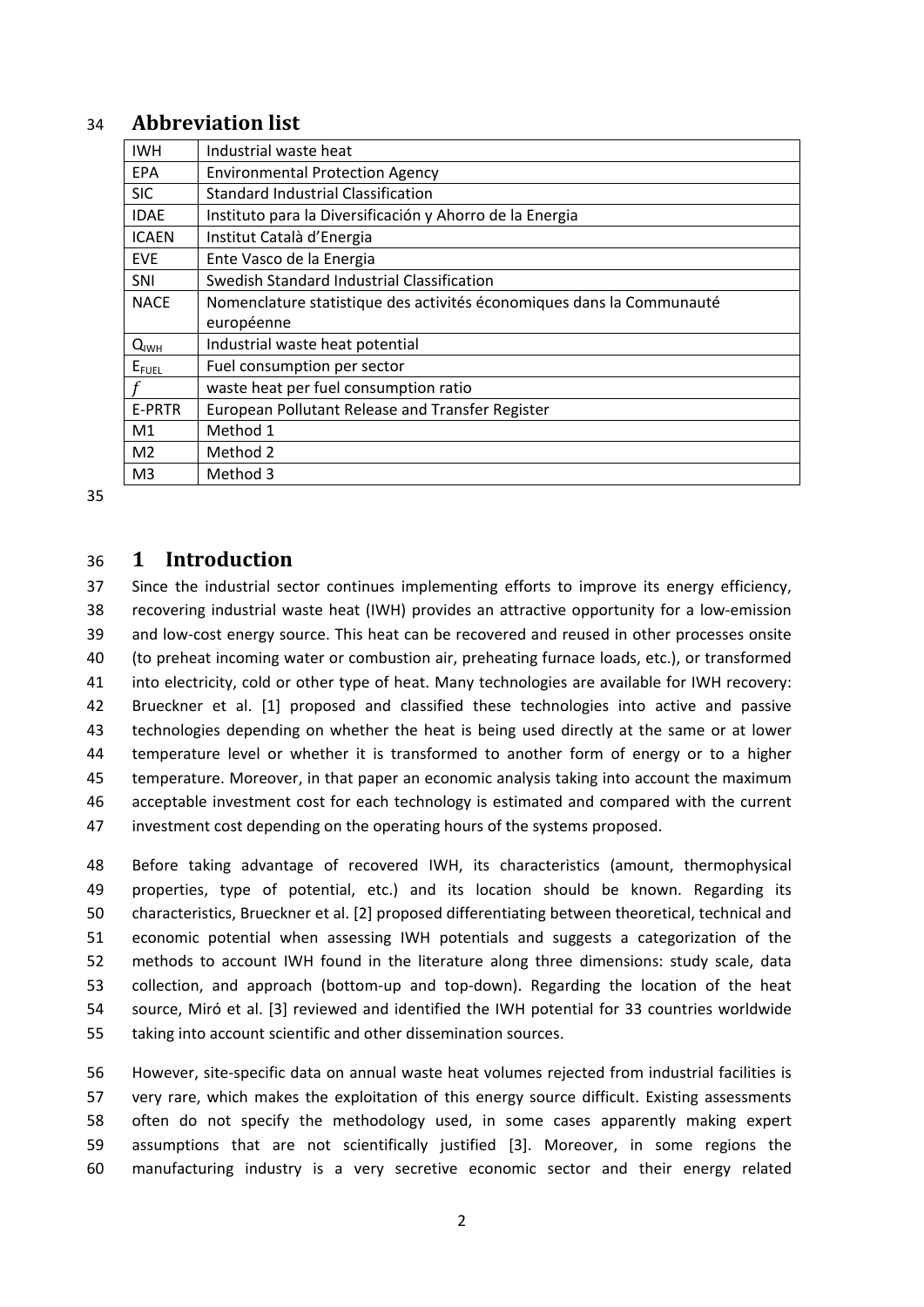parameters are not reported. This situation urges the employment of alternative data parameters to assess excess heat availabilities [4]. One of these alternatives may be the adaptation and transfer of key figures originally developed for another region. Three medium precise IWH assessments have been found in the literature, in which transferrable figures are available (developed by Brueckner et al. [5], Land et al. [6] and Persson et al. [4] respectively) and are applied here to assess the potential in other regions. These three methods combine bottom‐up and top‐down approaches and are either based on the energy consumption of each 68 manufacturing sector or their  $CO<sub>2</sub>$  emissions.

 Other studies defining methodologies to estimate the IWH potential have been found in the literature. However, they cannot be transferred due mainly to the mismatch between the classification of the industry in the applied region and in the original study. Latour et al. [8] assessed in 1982 the industrial waste heat from the 10 Environmental Protection Agency (EPA) regions from the US considering 19 selective industrial sectors and the percentage of the annual purchased fuels and electricity discharged as waste heat was presented. Although they classified the industrial sectors according to the Standard Industrial Classification (SIC) valid at that moment, the conversion to the current standard classifications was not possible. In Korea, Chung et al. [9] presents in 2010 the most recent ratios of recovery potential and energy purchased, however the exact definition and boundaries of each industrial sector considered by the authors is not available. Pehnt et al. [10] combined studies from Vienna, Norway and the US and the therein derived key figures to estimate the waste heat potential for Germany in 2010, however some of the key figures were not published, only the final results. In the Ecoheatcool project [11] the heat demand in Europe were investigated by Euroheat&Power, a 83 pan-European district heating association [12]. To evaluate the economically feasible waste 84 heat potential for all 32 European states the energy factors derived from Land et al. (Method 1 [6]) were also used. McKenna et al. [13] estimates the IWH recovery potentials in the UK 86 industry based in the  $CO<sub>2</sub>$  emitted in the different industrial sites involved in the European Union Emissions Trading System. McKenna et al. [13] study is more detailed, taking into account specific subsector parameters like the combustion emission fraction, the load factor, etc. which implies a huge effort in collaboration with industrial trade groups which was not possible in the case of Spain. This study was later used by Hammond and Norman [14] to estimate the technical potential of various heat recovery technologies, also in the UK. Finally, 92 Miró et al. [15] updated and transferred McKenna et al. [13] approach to the non-metallic 93 mineral industry in Europe for the period 2007-2012.

 Most of the industries worldwide neither record not publish their waste streams. The general aim of this study is to apply and to discuss the suitability of transferring three IWH potential evaluation methods identified in the literature to a different region than the original. The specific objectives are (1) to evaluate if transferring key figures is a suitable methodology to perform a first approach in terms of evaluating the industrial waste heat potential, and (2) once the methodology is accepted, to apply it to a case study, in this case Spain. This region is 100 selected since in that region the potential expected is high (due to a high presence of energy- intensive sectors) and the fact that the Spanish manufacturing industry is a very secretive economic sector and, therefore it is not possible to apply more accurate methods to estimate the IWH potential. The results obtained are compared, when available, to former studies in the investigated regions. Moreover, the suitability of transferring these methods is verified by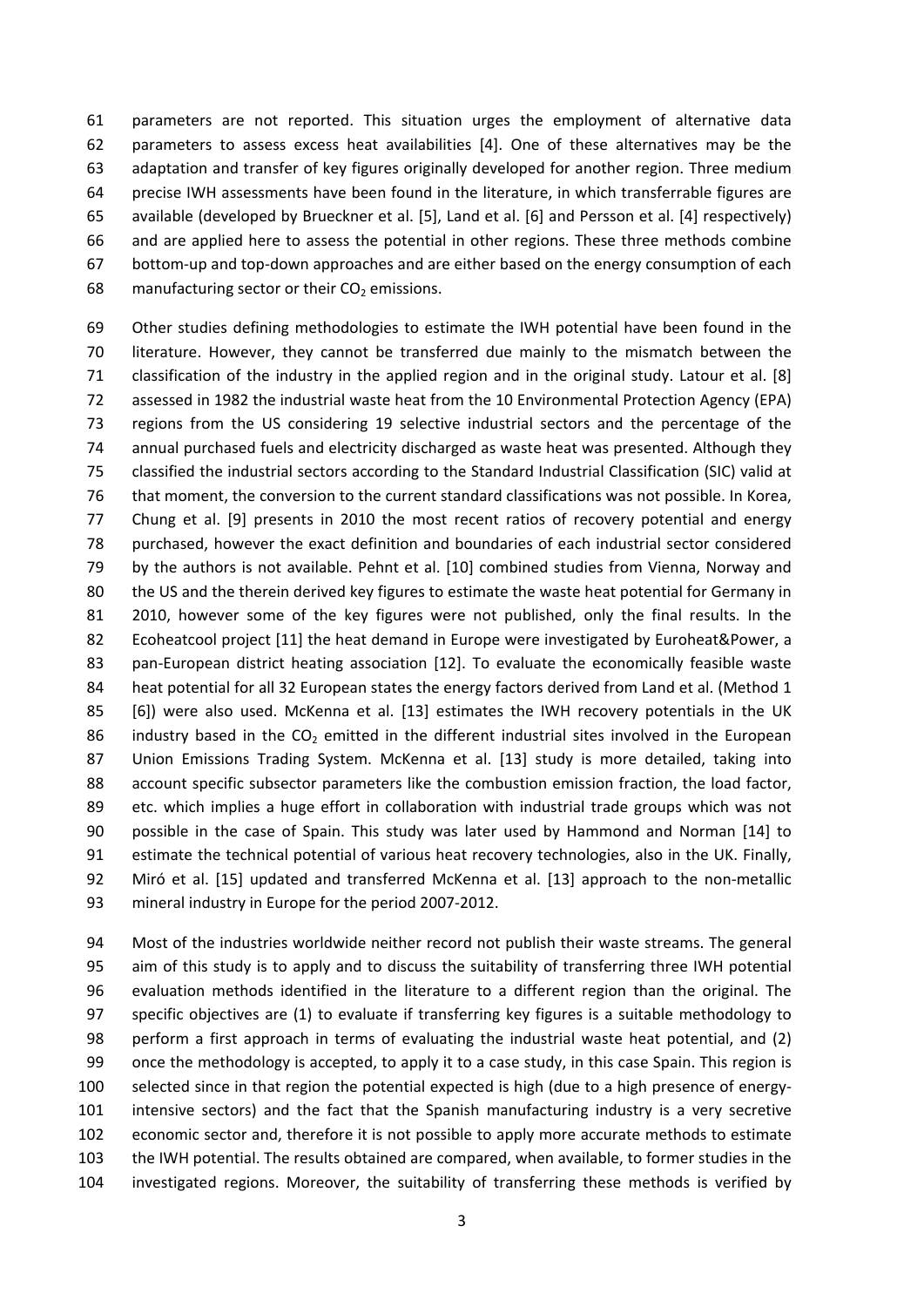105 applying them to Sweden and to the German non-metallic minerals sector, since former IWH potential assessments have been performed in these two cases and comparison and discussion is possible. Once the use of these methods is accepted, a case study is selected, in this case the Spanish manufacturing industry, as well as two of the most industrialized Spanish regions: Catalonia and The Basque Country.

 The structure of this article is organized as follows: first of all in this article the three methods selected are presented and their adaptation to be transferrable to the scope of the study is described. Then, the validation of their transference is assessed and, finally, the results obtained for Spain, Catalonia and the Basque Country are shown and widely discussed.

#### **2 Methods**

 Methods to estimate IWH can be classified by accuracy in three different categories: rough methods, using few statistical data, medium precise estimate, with more detailed literature data and coefficients, and high precision methods, with measured data. In order to estimate the IWH for a region, it is very difficult and time consuming to collect or measure individual site data. That is why high precision methods have not been considered by the authors. Similarly, rough methods are not considered because their high uncertainty. Thus, Three medium precise estimation methods from the literature have been selected as they can be transferred, assuming some uncertainties, to other regions. Two of the methods are based on 123 waste heat per industrial fuel consumption ratios, the other considers individual  $CO<sub>2</sub>$  emissions of the industrial sites.

 In case of the first two methods (Method 1 and Method 2) based on waste heat per fuel 126 consumption ratios  $(f)$ , the data needed from the studied region is the fuel consumption per industrial sector. The different sources of fuel consumption used are IDAE [16] and Eurostat 128 [17] for Spain, ICAEN [18] for Catalonia and EVE [19] for the Basque Country. All of them use 129 their own non-standard industrial classifications in order to report the energy consumption. For that, both the fuel consumption and the industrial classification have been adapted to match with the key figures from the original methods. In this process, experts from the institutions which publish these data have contributed. The resulting equation to obtain the 133 sectors ratios and their IWH potential  $(Q_{IWH})$  also takes into account the fuel consumption per 134 sector ( $E_{fuel}$ ) as it can be seen in Equation 1:

$$
f(\%) = \frac{Q_{IWH}}{E_{fuel}} \qquad \qquad \text{(Eq. 1)}
$$

136 To apply Method 3,  $CO<sub>2</sub>$  emissions per site are needed. Therefore, the European Pollutant Release and Transfer Register (E‐PRTR) database [20] is used. The original publication has already published one IWH recovery potential for Spain in 2010 and this is the value used in this study. However, in the case of Catalonia and the Basque country, the authors have applied 140 the original methodology to estimate the potentials.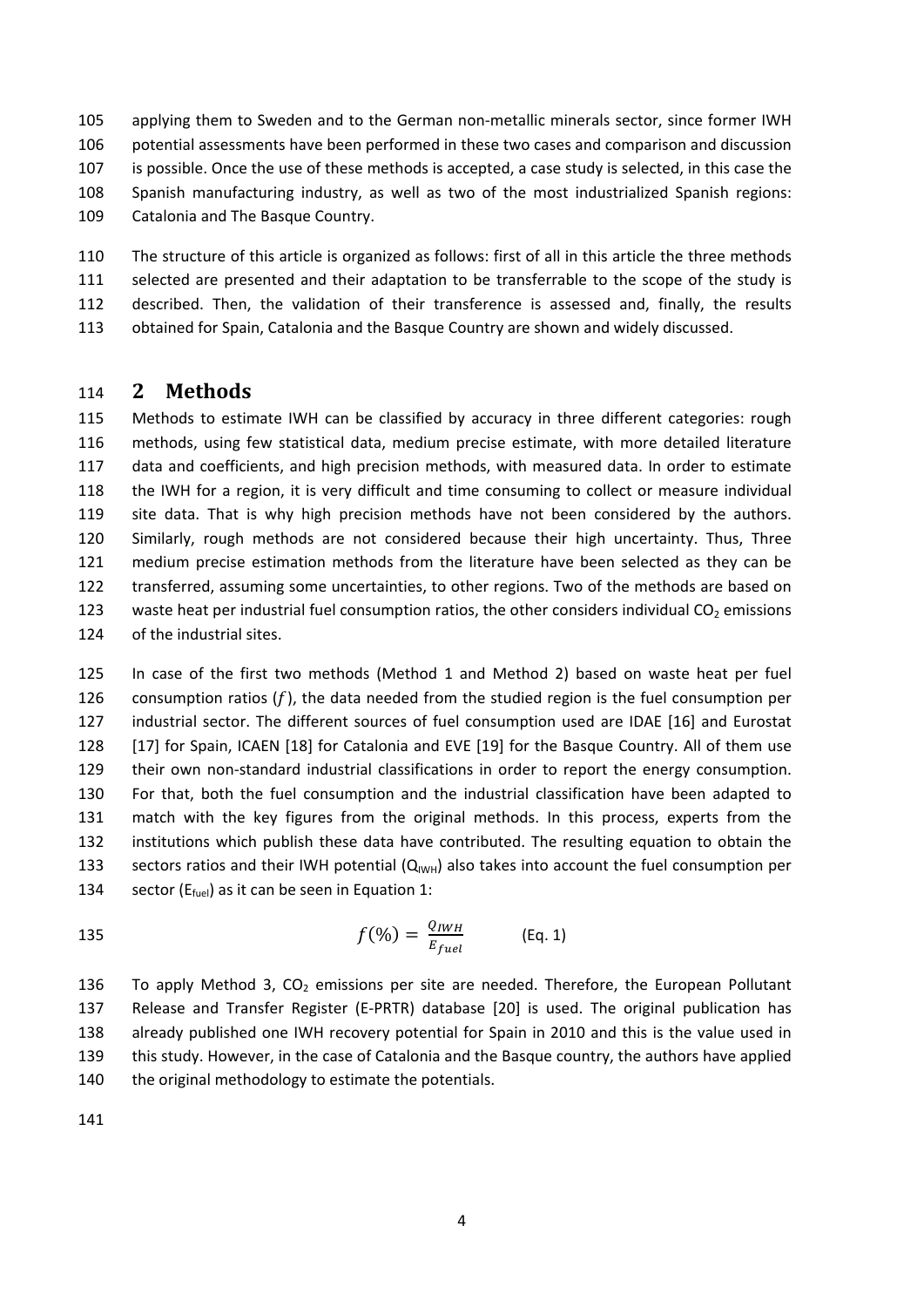#### **2.1 Method 1: Land et al. [6]**

 In 2002, Statistics Sweden developed the key figure relating the waste heat per fuel consumption for companies in each SNI group (Swedish Standard Industrial Classification). They originally used the SNI 1992 sectors 10 to 37. From these sectors only sectors 15 to 37 belong to the manufacturing industry. The 23 sectors from the manufacturing industry considered were divided into 15 groups, each group with a ratio. These figures were originally developed to evaluate the potential use of waste heat in district heating systems (bottom‐up estimation). Thus, only companies with more than 3 GWh equivalent of oil use per year that are close to settlements were considered. To be considered as a settlement, the villages had to have at least 200 inhabitants and less than 200 meters between neighboring houses. Therefore, 80 communities were investigated of which ten did not formerly have a district heating system. Within these communities, a total of 994 companies were considered. To develop these figures, data from the government agency SCB (Statistics Sweden [7]) or, when no data was available, empiric values from the Swedish district heating association were used. The investigated potential is a technical potential and only gas streams are considered.

157 This method is based on waste heat per fuel consumption figures ( $f_{\text{M1}}$ ). Original figures referred to the SNI1992 classification. However, by using available conversion tables, the figures have been transformed into SNI2002 and then to NACE Rev. 2. In this process, NACE subsector 20.14, manufacture of other organic basic chemicals, (which belonged originally to the same group as 10 to 12) has been neglected. The results of combining the ratios from Method 1 to each region considered are shown in Table 1.

 Table 1 *Result of combining* waste heat per fuel consumption figures *from Method 1 [6] to Spain (both IDAE and Eurostat) and Catalonia fuel consumption data*

|                                                    | Г м1                       |                       |
|----------------------------------------------------|----------------------------|-----------------------|
| <b>NACE rev. 2 sectors</b>                         | <b>Spain and Catalonia</b> | <b>Basque Country</b> |
| 10,11,12                                           | 6.7%                       | 6.7%                  |
| 13, 14, 15, 16, 18, 33                             | 0.0%                       | 0.0%                  |
| 17                                                 | 3.1%                       | 3.1%                  |
| 19, 20, 21, 22, 25, 26, 27, 28, 29, 30, 31, 32     | 12.9%                      |                       |
| 19, 20, 21, 22, 23, 25, 26, 27, 28, 29, 30, 31, 32 |                            | 9.6%                  |
| 23                                                 | 3.9%                       |                       |
| 24                                                 | 20.0%                      | 20.0%                 |

 When combining data from this study to the regional data, the industrial sectors have been finally aggregated in six different groups in the case of Spain and Catalonia and in five different groups in the case of the Basque Country. The only difference in the final ratios defined for Spain and Catalonia and for The Basque Country is sector 23 (manufacture of other non‐ metallic mineral products). The number of industrial sectors in the same group varies from 1 to 171 13 sectors in a group.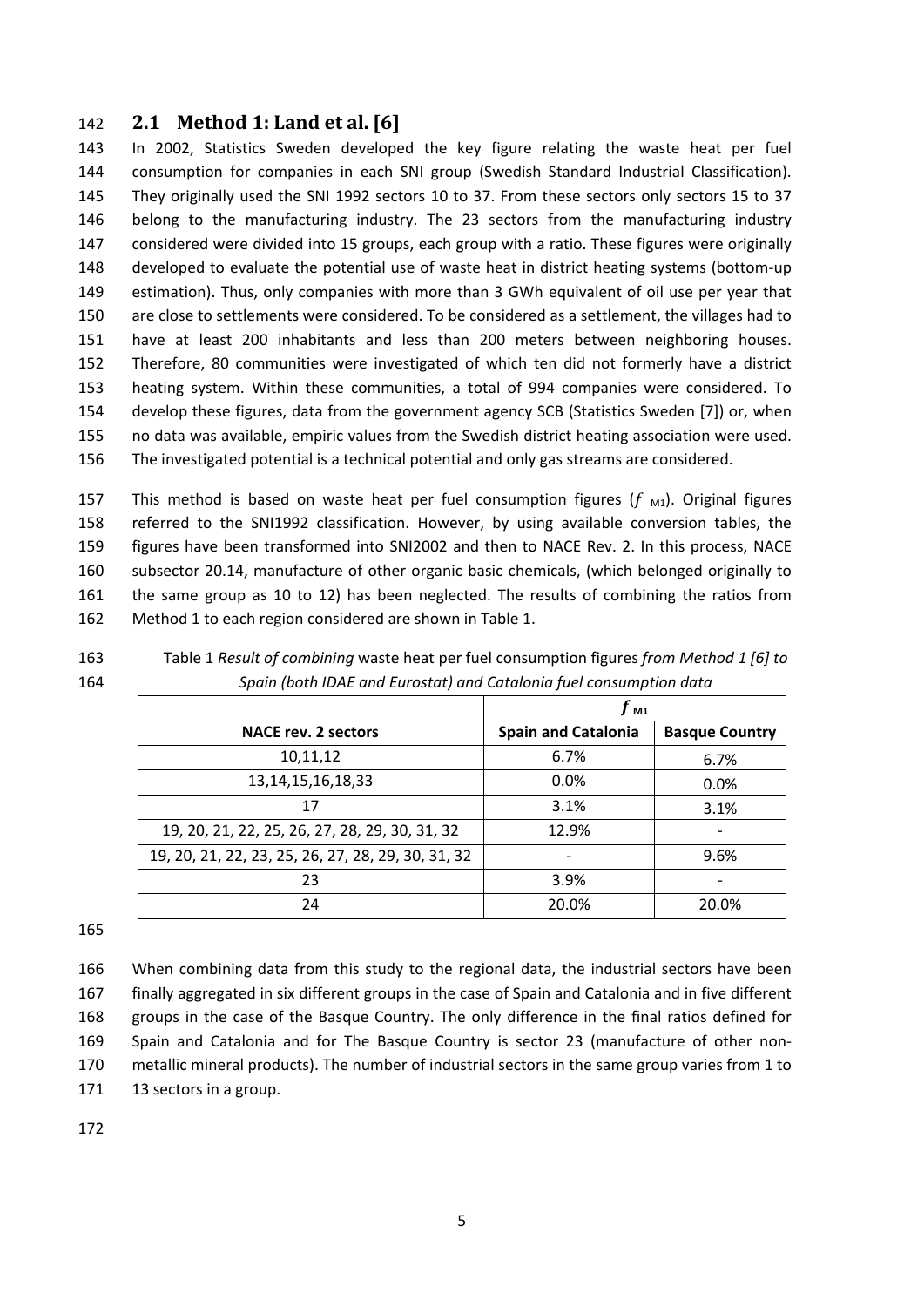### 173 **2.2 Method 2: Brueckner et al. [5]**

174 In Brueckner et al. [5], a bottom-up estimation of the theoretic waste heat potential in Germany is presented based on emission declarations for 2008 evaluated on a company level. In Germany, companies from the production sector are required to report their exhaust gas emissions every four years in order to prevent and minimize negative environmental impacts. Among other values, the used fuel type and amount are reported as well as the exhaust gas volume, temperature and operating hours. Exhaust gas values are recorded for each stream separately, but the data concerning fuel type and amount is only available at the company level. Each company is categorized into a manufacturing subsector according to the produced goods. For this, a national version of the European standard classification code for economy statistics NACE rev. 2 is used (Nomenclature statistique des activités économiques dans la Communauté européenne – Sector C Manufacturing Subsectors 10‐33 without 19). For each one of the 22 sectors considered, an industrial waste heat to fuel consumption ratios is 186 derived.

187 Method 2 is also based in waste heat per fuel consumption figures ( $f_{\text{M2}}$ ). When combining 188 ratios from Method 2 to the different original data from Spain, Catalonia and the Basque 189 Country, the following ratios have been obtained (Table 4 2).

190 Table 2 *Result of combining* waste heat per fuel consumption figures from *Method 2 [5] to* 191 *Spain (Eurostat)*

| <b>NACE rev. 2 sectors</b> | M <sub>2</sub>               |              |                  |                       |  |
|----------------------------|------------------------------|--------------|------------------|-----------------------|--|
|                            | <b>Spain</b>                 | <b>Spain</b> | <b>Catalonia</b> | <b>Basque Country</b> |  |
|                            | (Eurostat)                   | (IDAE)       | (ICAEN)          | (EVE)                 |  |
| 10,11,12                   | 10.8%                        | 10.8%        | 10.8%            | 10.8%                 |  |
| 13,14,15                   | 28.2 %                       | 28.2%        |                  | 28.2%                 |  |
| 13, 14, 15, 16, 31         |                              |              | 11.6%            |                       |  |
| 16                         | 9.9%                         |              |                  |                       |  |
| 16,31                      |                              | 10.1%        |                  |                       |  |
| 16, 22, 23, 31, 32         |                              |              |                  | 13.9%                 |  |
| 17                         |                              |              | 9.1%             |                       |  |
| 17,18                      | 8.0%                         | 8.0%         |                  | 8.0%                  |  |
| 18                         |                              |              | 3.2%             |                       |  |
| 20,21                      | 8.8%                         | 8.8%         | 8.8%             | 8.8%                  |  |
| 22                         |                              |              | 16.5%            |                       |  |
| 22,31,32                   | 13.1%                        |              |                  |                       |  |
| 22,23,32                   |                              | 14.8%        |                  |                       |  |
| 23                         | 14.8%                        |              | 14.8%            |                       |  |
| 24                         | 18.6%                        | 18.6%        | 18.6%            | 18.6%                 |  |
| 25, 26, 27, 28             | 22.1%                        |              |                  | 22.1%                 |  |
| 25, 26, 27, 28, 33         |                              | 21.6%        |                  |                       |  |
| 25, 26, 27, 28, 29, 30, 33 | $\qquad \qquad \blacksquare$ |              | 20.2%            |                       |  |
| 29,30                      | 18.0%                        | 18.0%        |                  | 18.0%                 |  |
| 32                         |                              |              | 8.1%             |                       |  |

192

193 The original 23 sectors composing the manufacture industry, each one with its own ratio, have 194 been aggregated into 8 different groups in the case of The Basque Country, into 9 different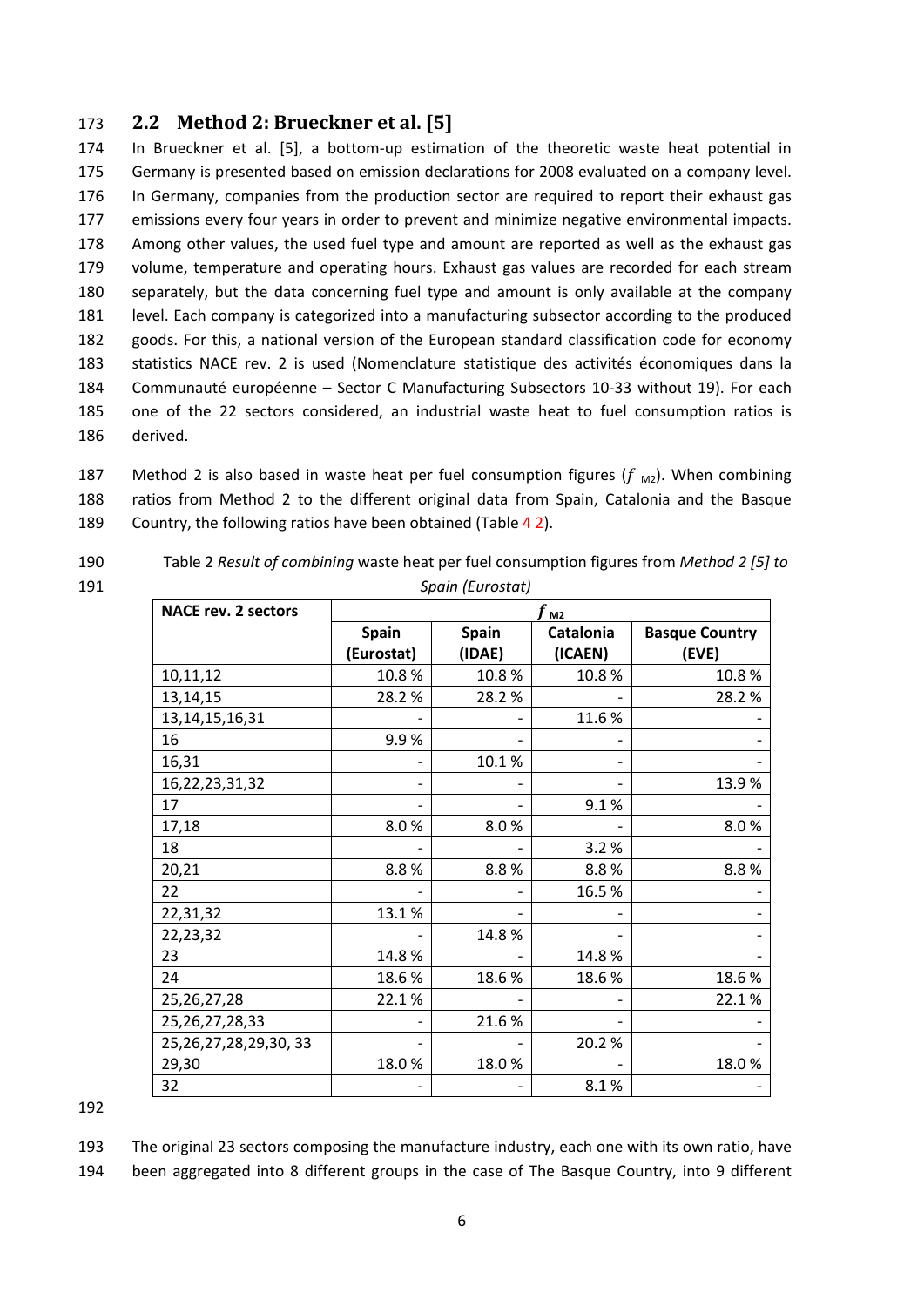195 groups in Spain (IDAE) and in 10 different groups in Catalonia and Spain (Eurostat). Differences 196 between both Spanish sources remain in groups 16, 23, 31 and 33. Applying this method, the 197 maximum of sectors combined in the same group are 5.

 Regarding to the classification of industrial sectors proposed by both methods, groups 10‐12 (food, beverages and tobacco) and 24 (basic metals) are not combined to any other industrial sector. The rest of sectors are combined differently in both methods. Moreover, for sectors 10 201 to 12 the f ratio has a value of 6.7 % in the Method 1 and 10.8 % in Method 2. For sector 24, similar ratios values are obtained for both approximations (18.6 – 20.0 %). In Method 2 none of the sectors have a IWH ratio of 0 % while in Method 1 sectors 13, 14, 15, 16, 18 and 33 have 204 a  $f$  of 0 %. Final values of  $f$  (once combined to meet the industrial sector classification) get a 205 range of values of 0-20.0 % when applying Method 1 and 3.2 – 28.2 % when applying Method 206 2. The maximum of sectors combined in the same group are 5 in Method 2, while in Method 1 there are 13. It is expected that the smaller the number of sectors combined in the same group, the more accurate results can be obtained.

## 209 **2.3 Method 3: Persson et al. [4]**

210 Persson et al. [4] used the European Pollutant Release and Transfer Register (E-PRTR) where 211 the site carbon dioxide emissions can be found. Given this data and, additionally, characteristic 212 carbon dioxide emission factors reflecting average national fuel mixes per main activity sector, 213 assessments of annual primary energy input volumes to excess heat activities are established. 214 From this, excess heat volumes can be estimated by relating primary energy input volumes to 215 default recovery efficiencies. These recovery efficiencies (Table 3), which is 25 % in the case of 216 the non-metallic mineral industry, represent the maximal levels of excess heat potential. Using 217 this methodology, the potential excess heat for EU27 and for energy and industry sector is 218 estimated. Persson et al. used their own non-standard industrial classification. Originally they 219 divided the industry in the following sectors without a direct relation to any standard 220 classification: chemical and petrochemical, food and beverage, iron and steel, non-ferrous 221 metals, non-metallic minerals, and paper, pulp and printing. For this article, this method is only 222 applied to 2010 data as it is the year in which the original method was developed and the 223 sector emission factor were calculated.

- 224 In Table 3, the recovery efficiencies for the manufacturing industrial sectors used by Persson et 225 al. [4] are listed as well as the carbon dioxide emission factor for Spain.
- 226 Table 3 Recovery efficiencies by sector proposed by Persson et al. [4] and carbon dioxide 227 emission factor for Spain

| Main activity sector category | <b>Recovery</b><br>efficiency (%) | <b>Carbon dioxide emission</b><br>factor (gCO <sub>2</sub> /MJ) |
|-------------------------------|-----------------------------------|-----------------------------------------------------------------|
| Chemical and petrochemical    | 25                                | 62.5                                                            |
| Iron and steel                | 25                                | 77.7                                                            |
| Non-ferrous metals            | 25                                | 64.3                                                            |
| Non-metallic minerals         | 25                                | 68.6                                                            |
| Paper, pulp and printing      | 25                                | 77.0                                                            |
| Food and beverage             | 10                                | 73.1                                                            |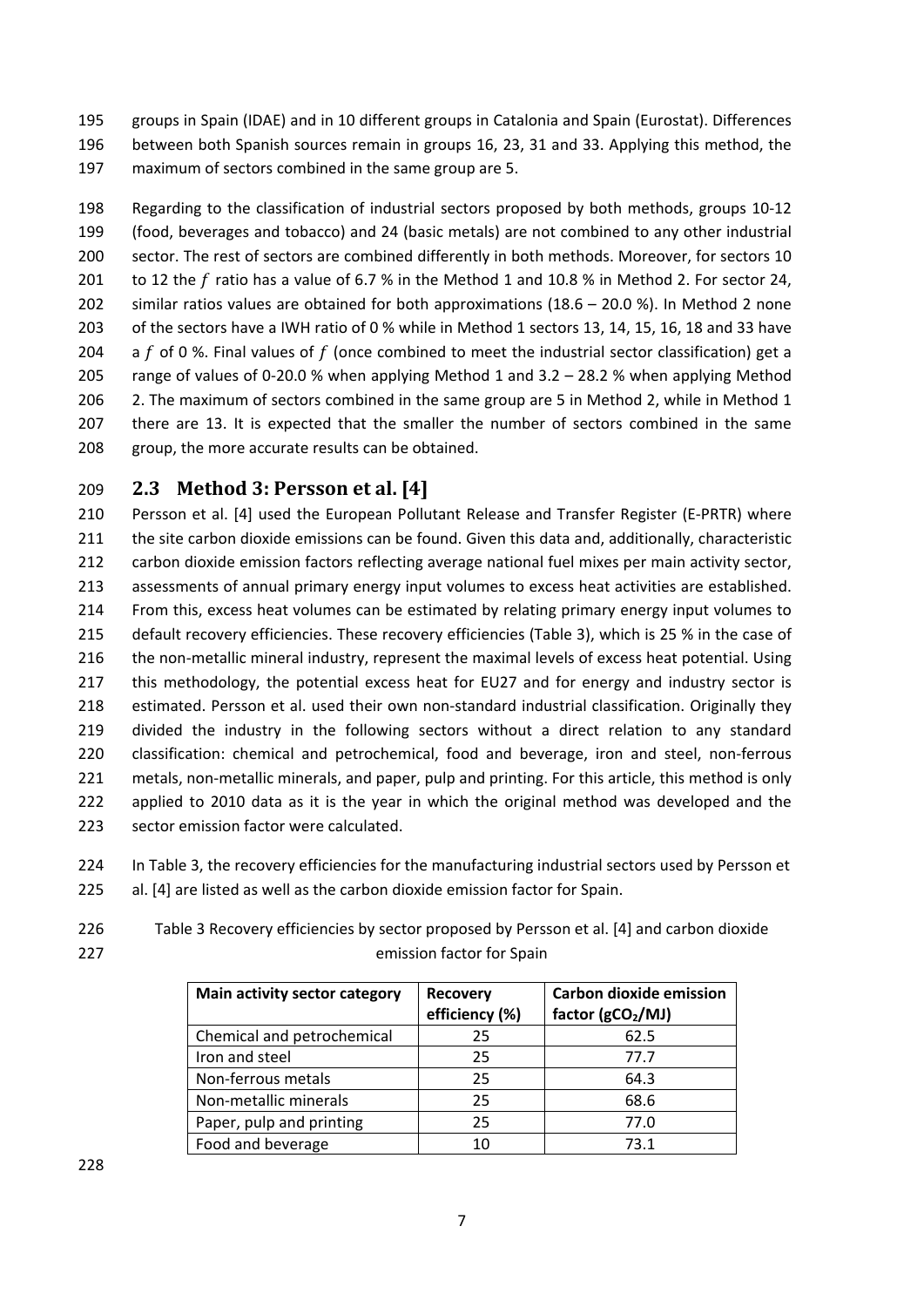229 No adjustments have been done to the original method as the author has provided the results 230 of his study for Spain obtained during the realization of his article. In the case of Catalonia and 231 the Basque Country, the authors have applied the original methodology to the  $CO<sub>2</sub>$  emissions 232 collected in the E-PRTR database.

 In Table 4, the main characteristics of the three transferable methods presented are summarized. Taking into account all these characteristics their relative accuracy can be determined. Regarding to the year of the data, the closer the year of the original method to the year in which the method should be applied, the better. The same applies to the original region and original industrial classification, i.e. the closer the characteristics of the original region and industry to the applied region, the higher the expected accuracy. Finally, technical potentials reflect better than the theoretical potentials the amount of waste heat which can be finally used. For these reasons Method 2 can be considerate as the most accurate.

241 Table 4 Main characteristics of the three methods presented

|                                            | Method 1                     | <b>Method 2</b>              | <b>Method 3</b>      |
|--------------------------------------------|------------------------------|------------------------------|----------------------|
| Year of the data                           | < 2002                       | 2008                         | 2010                 |
| Original region                            | Sweden                       | Germany                      | Countries from EU-27 |
| Input data                                 | Energy (fuel)<br>consumption | Energy (fuel)<br>consumption | $CO2$ emissions      |
| Type of potential considered               | Technical                    | <b>Theoretical</b>           | Theoretical          |
| Original industrial classification<br>used | SNI 1992                     | NACF rev. 2                  | Own (Table 3)        |
| Original industrial sectors<br>evaluated   | 15-37                        | $10 - 33$<br>excluding 19    | Six sectors          |
| Accuracy of the method                     | $++$                         | $^{+++}$                     | $++$                 |

242

## 243 **3 Validation of the method with existing approaches**

 When transferring methods originally derived from a specific country to another region some uncertainties are expected as it is implied that the industrial sectors are equal in both countries, they use the same or similar processes/technologies with comparable efficiencies, 247 etc. If for example one country has a high degree of automation in a sector while in the other country there is a lot of manual work, it is probable that the waste heat production per used 249 fuel and  $CO<sub>2</sub>$  emissions are different. This is also the case if the dominating processes in a sector in two countries differ too much – in one country metal industry might be melting and forging metal while in another it is bending and blanking. It is also very important that the definition of the industrial sectors is very clear in both countries and that the classifications can be transformed into one another. If this results in an aggregation of different sectors, the result of the estimation will get rougher the further the sectors are aggregated. Other uncertainties like the reference year of the data have been minimized by using the same year as the reference study to analyze the potential. All of these parameters tend to limit the applicability of the method to another system and context; the more consistent they between the original and destination system, the more accurate the expected results.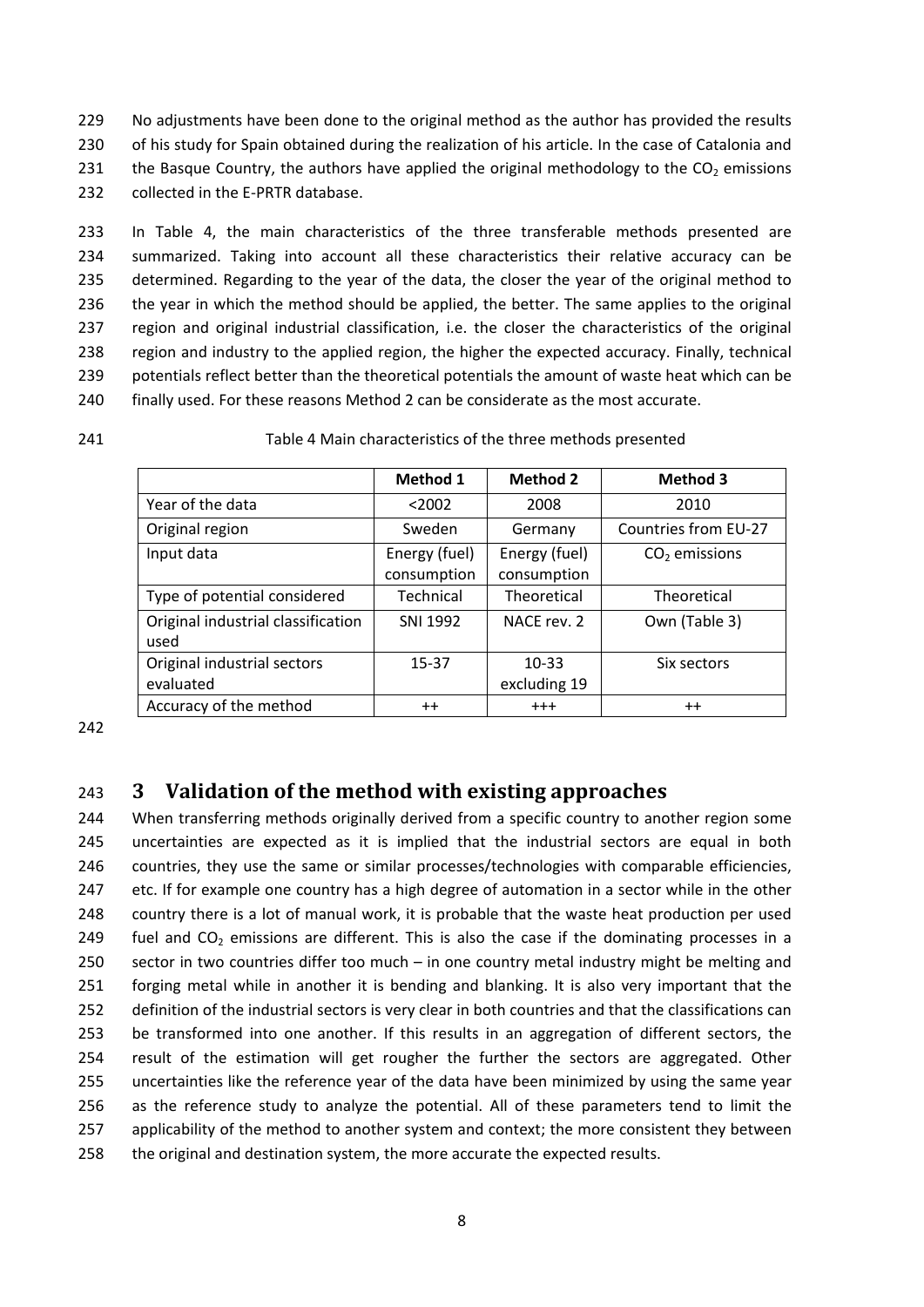Because of all these uncertainties, the aim of this section is to analyze the feasibility of transferring key figures from one region to another. This feasibility is assessed by comparing the transfer of two Methods proposed to previously published data with the most similar 262 study scope. The cases selected to assess this feasibility are: the IWH recovery potential scale 263 from in Sweden and in the German non-metallic mineral industrial sector.

## **3.1 Swedish manufacture industry**

 There are five former studies which evaluate the Swedish IWH recovery potential (Figure 1). Two of the former Swedish studies (Land et al. [6] and Cronholm et al. [21]) focused only on IWH that can be used in district heating systems. Thus, the waste heat sources had to have a certain size and needed to be close to settlements, etc. Therefore, the values obtained are expected to be lower than the others due to their scope. The investigated potential is found to be 34.0 PJ by Land et al. [6] and 21.2‐28.4 PJ by Cronholm et al. [21]. These potentials are technical potential and the exact date of the original data is not known.

272 Two studies based on industrial  $CO<sub>2</sub>$  emissions were published, assessing the maximal theoretical potential for 2009 [22] and for 2010 [4] resulting 97.0 and 85.6 PJ, respectively. Persson et al. [4] assessment includes the manufacturing industry while in the Heat Roadmap report [22] the potential includes also the fuel supply in the definition of industry. That is why 276 the value from this two sources are is expected to be higher.

277 Moreover, Broberg et al. [23] assessed the Swedish potential by scaling up the results obtained via questionnaires to the industry. The data used for this study refers to 2010 and is focused 279 only in the energy-intensive industries: pulp and paper, chemical, steel, and concrete industries.

 Finally, the potential obtained when applying Method 2 is highlighted in Figure 1 (46.0 PJ). It 282 can be seen that the potential obtained are from the same magnitude than the rest and, as expected and explained in this section, it is higher than the values obtained by Land et al. [6] and Cronholm et al. [21], and lower than the obtained in Heat Roadmap [23] and by Persson et al. [4] (as highlighted in the grey area in Figure 1) . Therefore the authors consider it feasible to transfer figures from Method 2 (originally from Germany) in order to assess the potential of other countries.

## **3.2 German non‐metallic mineral industry (NACE sector 23)**

 Transferring the waste heat per fuel consumption figures from Germany to Sweden (section 3.1) showed a promising result in terms of possible transferability. To ensure this 291 transferability, different studies are transferred to the German non-metallic mineral industry. This industrial sector has been chosen because of (1) according to Best Available Techniques (BAT) Reference Document for the Production of Cement, Lime and Magnesium Oxide document [24] European cement industries have a similar capacity and 90 % of the kilns use the same manufacturing process, (2) McKenna et al. [13] state its homogenous nature and (3) it is one of the major waste heat producing sectors [3].

297 The potential in the non-metallic mineral sector obtained by applying Method 1 is compared in Table 5 to three studies performed previously by Brueckner et al. [5], Persson et al. [4], and Miró et al. [18]. In this case, because of the availability of the data, a comparison using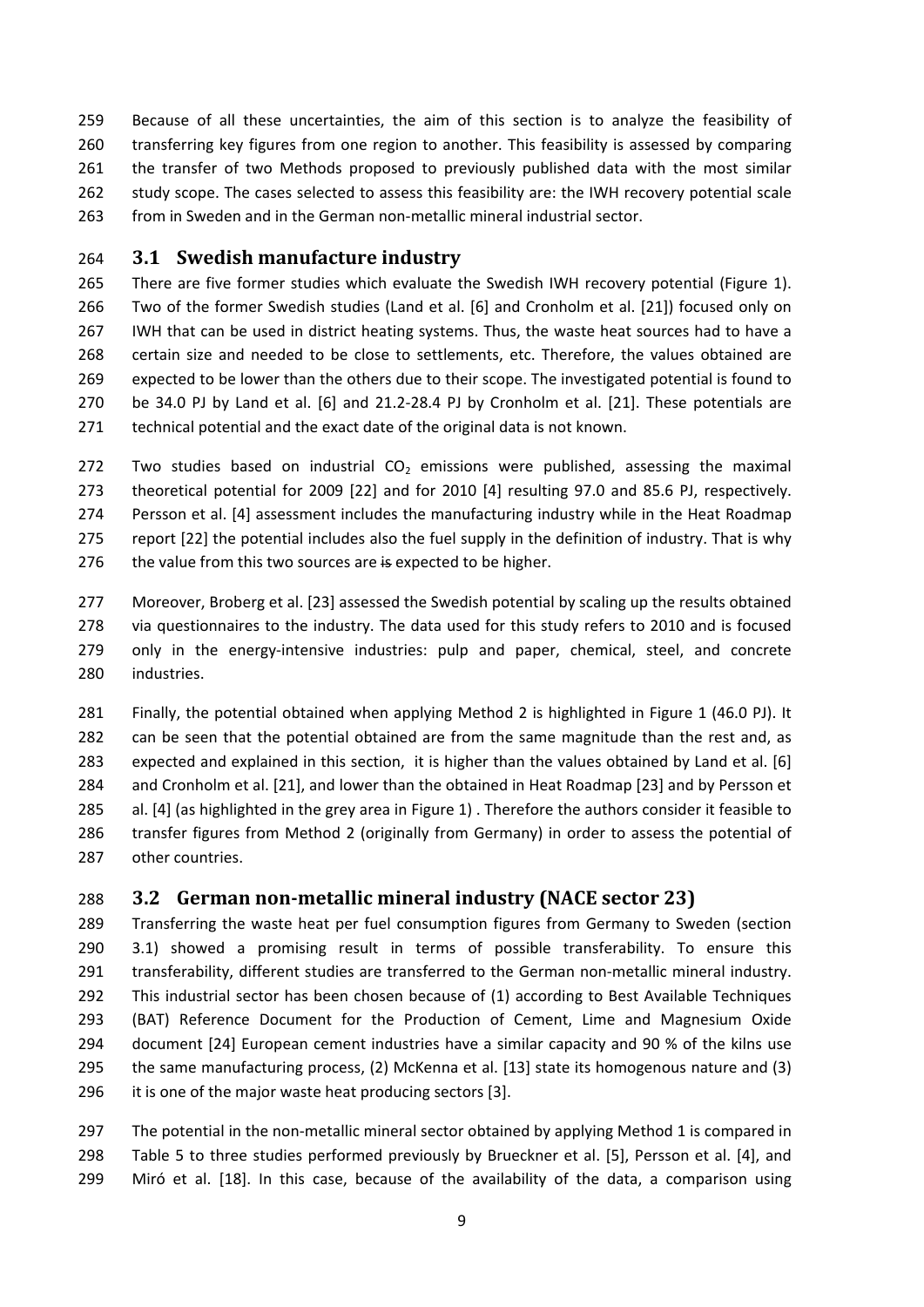302 different years is possible and Method 1 is applied to the fuel consumption data of the German

303 non-metallic minerals sector.

303



304

306 Figure 1. Validation process: comparison of the Swedish industrial waste heat potential by 307 different authors to the obtained transferring Method 2. In grey, feasibility area. 307

314 Miró et al. [15] adapted and updated the methodology proposed by McKenna et al. [13] and based on  $CO<sub>2</sub>$  emissions, to this sector for all the European countries and for the period 2007-315 316 2012. Results for Germany show a potential from 13.6 to 30.6 PJ. Brueckner et al. [5] 317 accounted for 29.76 PJ in the German non-metallic mineral industry in 2008. Results obtained with Method 1 are expected to be lower but quite similar to these last two studies because of 318 319 their accuracy. The contrary is expected with Persson et al. [4] who calculate a maximal 320 theoretical potential.

315 Table 5 Validation process: IWH potential in the German non-metallic mineral industry, in PJ

|            |                    | 2008          | 2009     | 2010     | 2011     | 2012     |
|------------|--------------------|---------------|----------|----------|----------|----------|
| Method     | Method 1 [6]       | 10.5          | 9.7      | 9.8      | 10.0     | 9.6      |
| proposed   |                    |               |          |          |          |          |
| Previously | Brueckner et al.   | 29.76         |          |          |          |          |
| published  | [5]                |               |          |          |          |          |
| potentials | Persson et al. [4] |               |          | 102      |          |          |
|            | Miró et al. [15]   | $15.2 - 30.4$ | $13.6 -$ | $14.3 -$ | $15.3 -$ | $14.9 -$ |
|            |                    |               | 27.3     | 28.5     | 30.6     | 29.7     |

Previously published potentials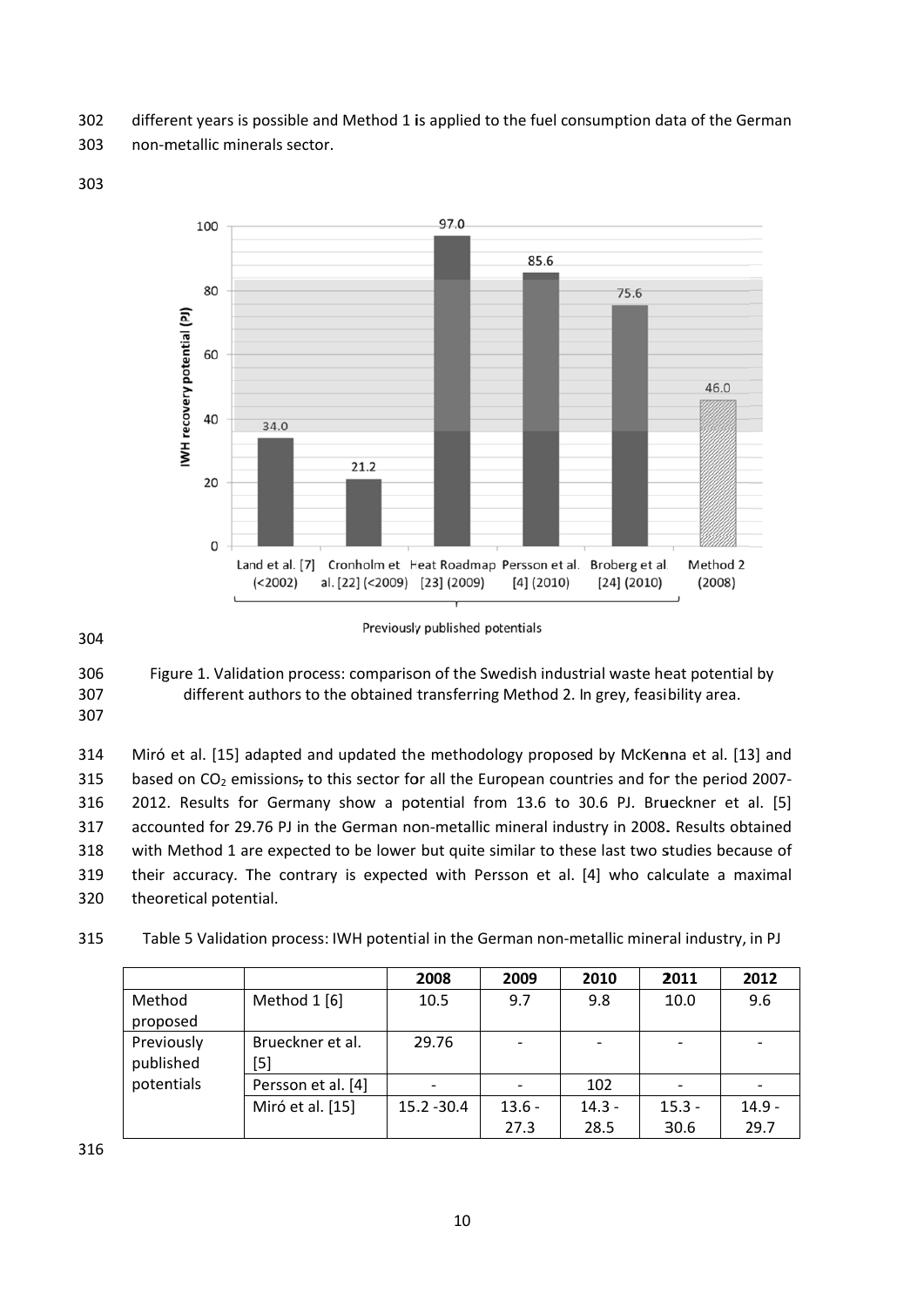When applying Method 1 to the German non‐metallic mineral industry, the potential obtained is the lowest one from the four presented in Table 5, as expected. Method 1 follows a quite similar trend as the lower value of Miró et al. [15], and therefore supports the possible transferability. It can be also seen that the results obtained by Brueckner et al. [5] and Miró et al. [15] show a rather good match and consistency while especially the results from Persson et al. [4] greatly differ, as expected.

## **4 IWH potential estimation. Case study: Spain**

 In this section, the Spanish IWH recovery potentials using the three methods presented is estimated as well as the potential of Catalonia and the Basque Country. This region was selected because of the high potential expected, due to the presence of energy‐intensive sectors and the fact that the Spanish manufacturing industry do not report waste heat related parameters, which makes not possible to get more accurate IWH potential estimations.

 In order to minimize the influence of the year in the calculation, the same year of the input data is considered when possible.

## **4.1 Spanish IWH recovery potentials**

 Table 6 compares the input data as well as the IWH recovery results calculated for 2010. Input data for Method 1 and 2 refers to the industrial fuel consumption for the manufacturing sector 333 while for Method 3 it refers to the  $CO<sub>2</sub>$  emissions of this sector. The IWH recovery in Spain is 334 estimated in the range 60.2 - 151.1 PJ. When applying Method 1 and Method 2 a range is shown in order to consider the two databases available for Spain (IDAE and Eurostat).

Table 6 Comparison of the results obtained for Spain, 2010

|                                  | Method 1         | Method 2         | Method 3                 |
|----------------------------------|------------------|------------------|--------------------------|
| Input data                       | 560.7 / 569.5 PJ |                  | 42,225 MtCO <sub>2</sub> |
| <b>IWH recovery</b><br>potential | $60.2 - 64.4$ PJ | $83.6 - 85.0$ PJ | 151.1 PJ                 |

 Comparing the results from Method 1 and Method 2, Method 2 is expected to provide more exact values due to the lower number of aggregated industrial sectors in the same group (Table 1). Moreover, it is expected and observed that Method 2 results surpass the ones 342 obtained by Method 1 as it considers theoretical potential (Table 4 4). When comparing Method 3 to the others, the value estimated is significantly higher, which is expected as the authors from Method 3 calculate maximal potential levels (chapter 2.3).

 The most recent potentials which can be calculated are from 2013, in which the Spanish IWH potential is 56.3 – 56.7 PJ using Method 1 and 74.2 ‐ 79.4 using Method 2.

## **4.2 IWH recovery potentials in the Spanish counties**

 From the 17 counties of which Spain is composed, Catalonia and the Basque Country are two 351 of the most industrialized and most energy-consuming regions [25]. So their industrial input energy and IWH recovery potential is expected to be significant regarding to the total Spanish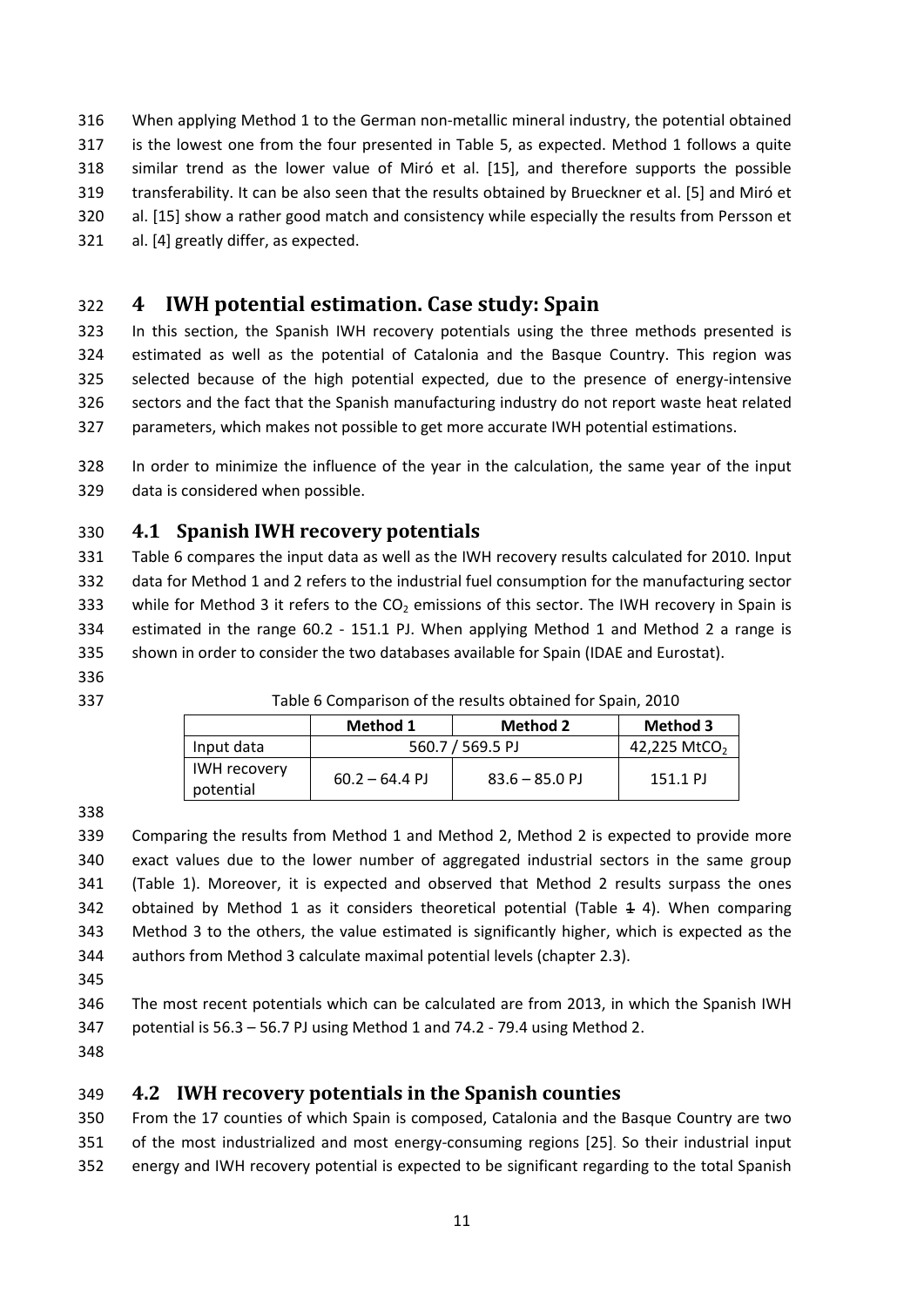353 potential. First, former assessments found for the Basque Country are presented. In the case 354 of Catalonia no former studies have been found. Then, the comparison between the Basque 355 Country and Catalonia with respect to Spain is shown and discussed.

#### 356 **4.2.1 Basque Country**

 In the case of the Basque Country, two former studies were published in 1997 from Bonilla et al. [26] and in 1998 from Lopez et al. [27]. Bonilla et al. [26] assessed the IWH potential based on eight waste heat recovery technologies and classified it in seven temperature ranges and in stream types (gas, solid and liquid). The specific industrial sectors considered in the study are not specified. The total IWH theoretical potential is 28.21 PJ considering only gas streams. One year later, Lopez et al. [27] published another assessment for the Basque Country in which nine industrial sectors (integral steel industry, non‐integral steel industry, paper, metal transformations, cement, chemical industries, food, drinks and tobacco, glass, and rubber) and residential, public and commercial sectors have been taken into account. They divided the IWH potential, as previously Bonilla did, and the total IWH theoretical potential is 48.17 PJ, considering all streams (gas, solid and liquid). In Table 7, a comparison of both former estimations and the three methods proposed in this article is done. As Bonilla et al. [26] and Lopez et al. [27] studies were published in 1997 and 1998, 1997 is the year considered when applying Method 1 and Method 2. In the case of Method 3, only data from 2010 is available. Regarding the input fuel of the industrial sector considered, the Bonilla et al. [26] value is significantly higher than the one considered by Method 2 (almost a factor of 3); they may have considered the energy production sector and/or the electrical energy. Therefore a higher IWH recovery potential obtained in Bonilla is expected. The number of groups in which the industrial sectors from Method 1 and 2 are divided (Table 1 and Table 2) is lower for Method 1 which means less accurate results. Moreover, it is expected and observed that Method 2 results are higher than Method 1 as it considers theoretical potential (Table 4). Method 3, 378 based on  $CO<sub>2</sub>$  emissions, results in a higher IWH estimation value than Method 1 and 2. This trend was already observed when analyzing Spain.

380 Table 7 Comparison between the results obtained for the Basque Country with former 381 studies

|                                     | Bonilla et al.<br>$[24]$     | Lopez et<br>al.<br>$[25]$                         | Method 1                                | <b>Method 2</b>                          | <b>Method 3</b>                                     |
|-------------------------------------|------------------------------|---------------------------------------------------|-----------------------------------------|------------------------------------------|-----------------------------------------------------|
| Input data                          | 126 PJ from<br>260 companies | n.a.                                              | 48.7 PJ<br>(w/o<br>electricity)<br>[19] | 48.7 PJ<br>(w/o)<br>electricity)<br>[19] | 3,630,709<br>tCO <sub>2</sub> from $7$<br>companies |
| for<br>Year<br>input data           | $1997$                       | $1998$                                            | 1997                                    | 1997                                     | 2010                                                |
| <b>IWH</b><br>recovery<br>potential | 28.8 PJ<br>(gas streams)     | 48.72 PJ<br>(gas, liquid<br>and solid<br>streams) | 5.4 PJ<br>(gas stream)                  | 6.8 PJ<br>(gas stream)                   | 11.99 PJ<br>(gas stream)                            |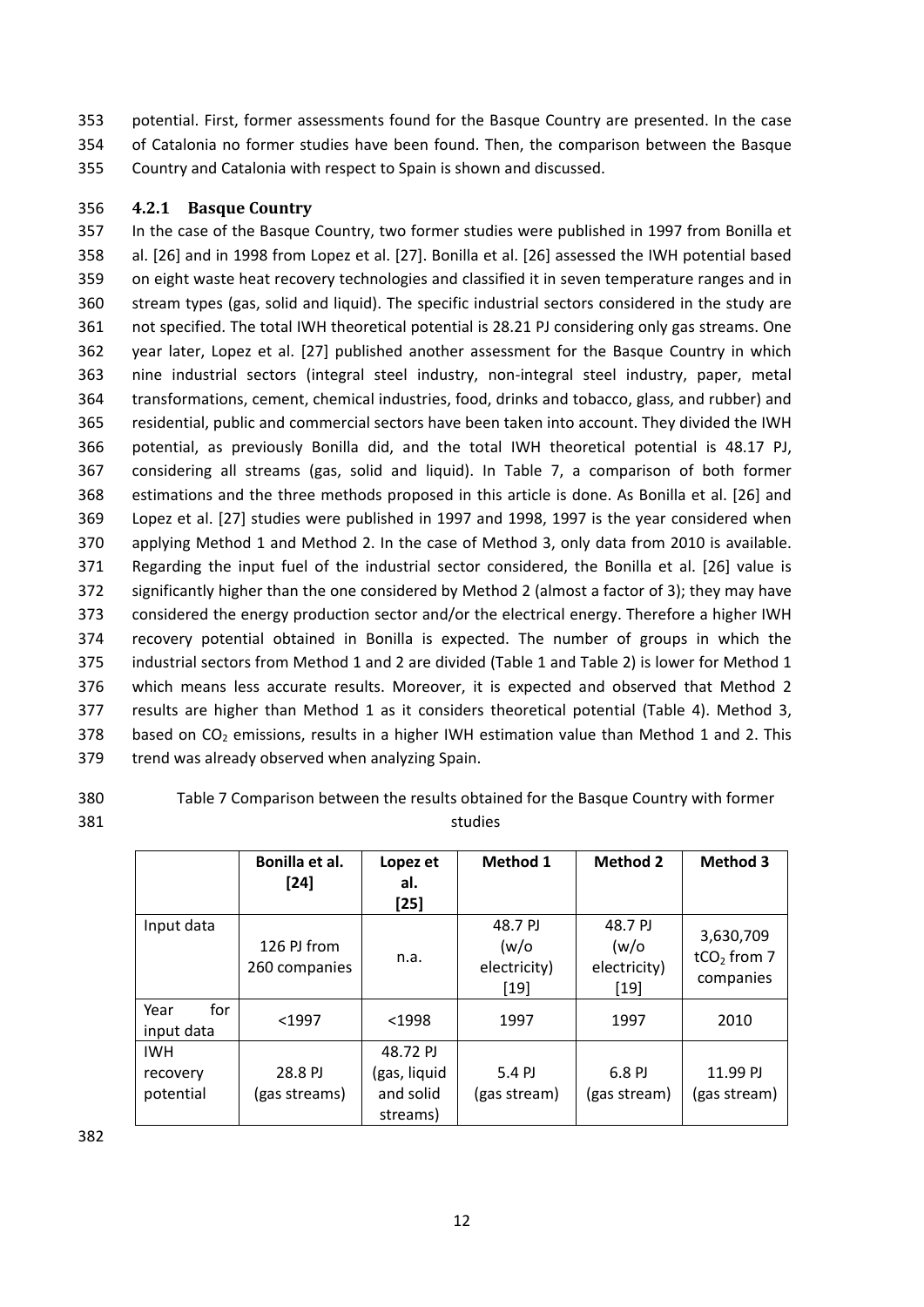391 Last time EVE [19] published input energy specified by industrial sectors was in 2001. However, 392 Method 3 is applied to 2010, as it is the year in which the original method was created, and 393 Basque emissions data are obtained from the Spanish PRTR database [28]. The share between 394 the fuel consumption and Method 1 and 2 and the share between the  $CO<sub>2</sub>$  emitted and 395 Method 3 are expected and found to be similar as a direct relation of energy consumption and 396 IWH potential is expected [3] (Table 8). Moreover, Figure 2 shows the 2001 IWH potential 397 comparison as well as the relation between the IWH potential and the fuel consumption, 398 which ranges 8-17 %.

- 392
- 393

#### Table 8 Comparison between the Basque Country and Spain, 2001 and 2010

|                      |                         | <b>Spain</b>     | <b>Basque Country</b> | <b>Share</b> |
|----------------------|-------------------------|------------------|-----------------------|--------------|
| Input data           | Fuel consumption (2001) | 796.7 PJ         | 61.9 PJ               | 7.8%         |
|                      | $CO2$ emitted (2010)    | 42,225,000       | 3,630,709             | 8.6%         |
|                      |                         | tCO <sub>2</sub> | tCO <sub>2</sub>      |              |
|                      | Method 1 (2001)         | 76.4 PJ          | 7.2 PJ                | 9.4%         |
| <b>IWH</b> potential | Method 2 (2001)         | 110.7 PJ         | 9.9 PJ                | 8.9%         |
|                      | Method 3 (2010)         | 151.1 PJ         | 11.99 PJ              | 7.9%         |

394



395

397 398

Figure 2. IWH potential comparison for Spain and The Basque Country and IWH per Fuel Consumption percentage, 2001

#### 398

#### 399 4.2.2 Catalonia

301 The analysis of Catalonia and Spain (Table 9) has to be done in 2009 for Method 1 and Method 402 2 since is the most recent year in which both fuel consumption data is available. Notice that for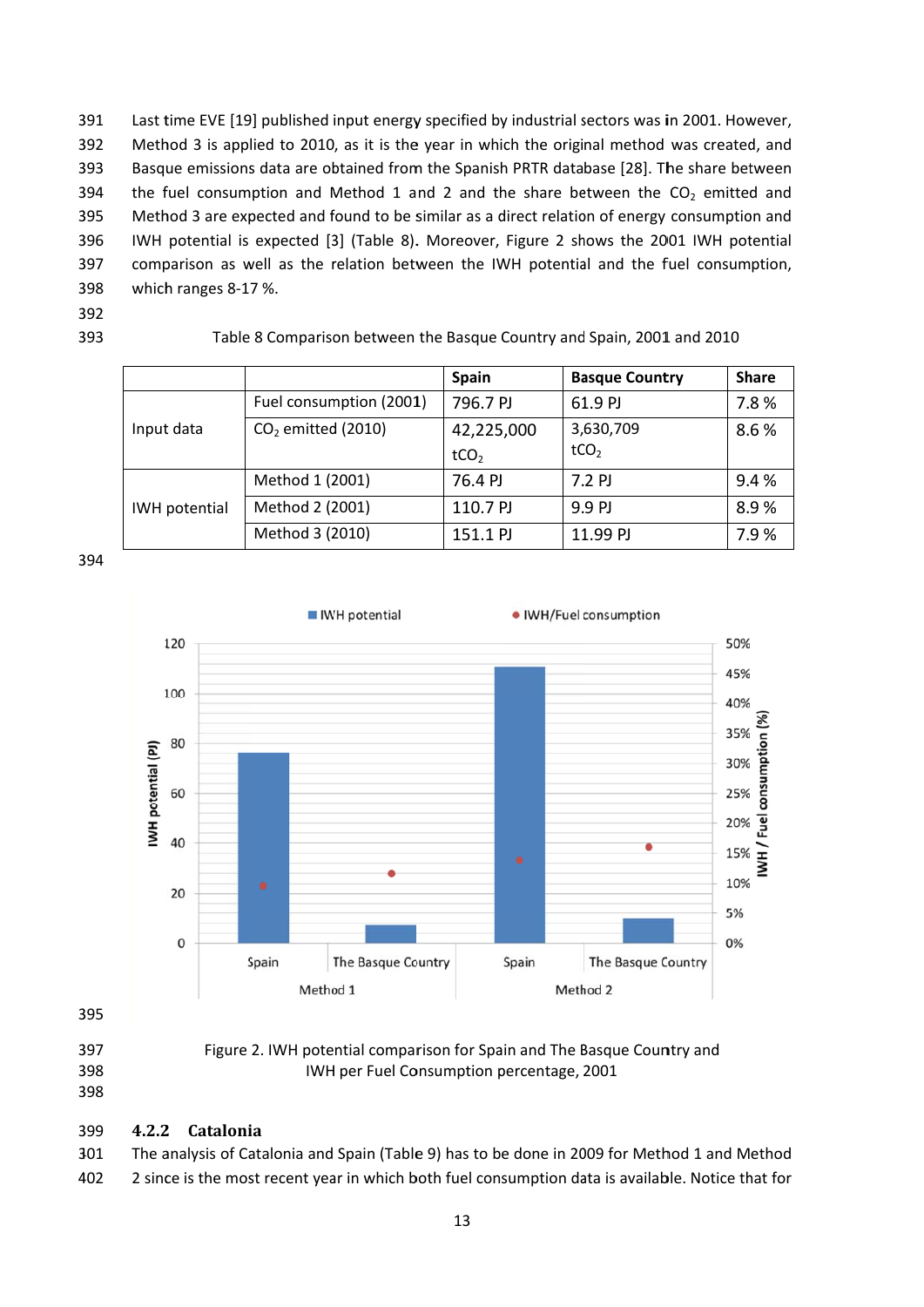410 Spain, two values for fuel consumption are considered as they come from two different 411 databases. Spanish potential estimated by Method 3 is from 2010, so the methodology is 412 applied to Catalan data from the same year using the same carbon dioxide emission factors 413 from [28]. Method 1 and 2 are proportional to the fuel consumption and Method 3 to the CO<sub>2</sub> 414 emitted. Therefore, a similar share is expected and obtained. Moreover, Figure 3 shows the average IWH potential (period 2009 and 2010) as well as the relation between the IWH 415 416 potential and the fuel consumption, which ranges 7-14 % in the case of Method 1 and Method 3 (similar to The Basque Country case). This relation increases up to 30 % when applying 417 418 Method 3.

- 411
- 412

#### Table 9 Comparison between Catalonia to Spain

|                      |                                | <b>Spain</b>     | Catalonia        | <b>Share</b>    |
|----------------------|--------------------------------|------------------|------------------|-----------------|
|                      | Fuel consumption (2009)        | $586.7 - 587.7$  | 100.3 PJ         | 17.1%           |
| Input data           |                                | <b>PJ</b>        |                  |                 |
|                      | CO <sub>2</sub> emitted (2010) | 42,225,000       | 8,120,272        | 19.2 %          |
|                      |                                | tCO <sub>2</sub> | tCO <sub>2</sub> |                 |
|                      | Method 1 (2009)                | 54.3-56.6 PJ     | 8.6 PJ           | $15.1 - 15.8 %$ |
| <b>IWH</b> potential | Method 2 (2009)                | 79.4 - 80.6 PJ   | 12.4 PJ          | $15.4 - 15.6 %$ |
|                      | Method 3 (2010)                | 151.1 PJ         | 26.2 PJ          | 17.3 %          |

413



417 417 percentage, average 2009-10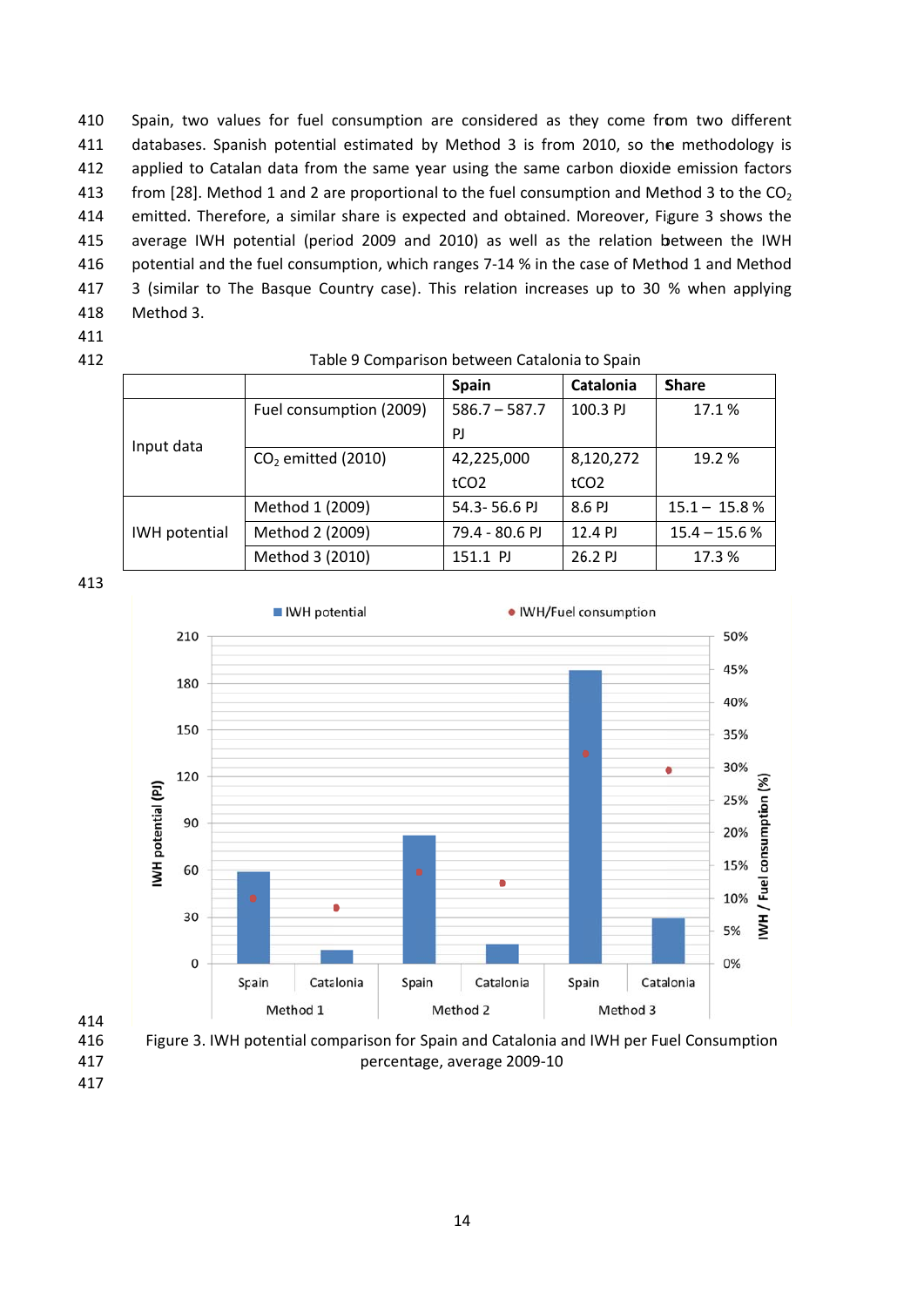## **5 Conclusions**

 Currently there is a lack of industrial waste heat (IWH) recovery assessments with a large scope and high spatial resolution. That fact prevents the deployment or the use of this heat source. Therefore, alternative methods to assess IWH potential must be developed while 421 industrial sites do not publish their waste streams characteristics (which could lead to very accurate analysis).

 One of these alternative methods is the transfer of figures from an assessment developed for a specific region to another region. In the literature, three IWH assessments have been found in which transferrable ratios are applied to assess the potential. These three methods are based 426 on the energy consumption of each manufacturing sector or their  $CO<sub>2</sub>$  emissions. The objective 427 of this study is to adapt and to discuss the transfer feasibility of these methods, and then to transfer these IWH potential evaluation methods identified in the literature to the Spanish manufacture industry as well as for the Catalan and Basque industry. This region is of special 430 interest because (1) the influence of energy-intensive sectors like the non-metallic mineral 431 sector is important and a high IWH potential is expected, (2) its manufacturing industry is a quite secretive economic sector and do not publish the characteristics of their waste streams. In that case, it is not possible to estimate in a more accurate way the IHW potential of the region.

 The new contribution of this paper lies in the assessment of the feasibility of transferring medium precise estimates to other regions as an alternative way to assess the IWH potential with a reasonable uncertainty. For that an application and comparison of several estimation methods to determine industrial waste heat, and the choice of the most accurate method 439 based on a validation for Sweden and Germany. Hence the suitability of this transference is assessed by comparing results to former studies in the investigated regions. This analysis is 441 done to the Swedish industry and to the German non-metallic minerals sector.

 In the case study, the three regions are studied in the years 2001, 2009, 2010 and 2013, depending on the available information. In this period, Spanish annual industrial waste heat potential ranges from 54.3 to 151.1 PJ, 8.6 to 29.7 for Catalonia, and 7.2 to 11.9 for the Basque Country. Method 1 and Method 2 show similar potentials while Method 3 results in higher potentials. This behavior was already expected because of the characteristics of each method.

 In principle these methods are highly transferable, but the degree to which they can be transferred strongly depends on similarities between the original and target systems. Hence in the transfer of figures, some assumptions lead to uncertainties in the results. For example, it is considered that industrial sectors in the original method area and in the applied area are equal, that they use same or similar processes with comparable efficiencies, etc. Other uncertainties like the reference year of the data have been minimized by using the same year than the reference study to analyze the potential. Thus further work should consist, first, of developing an adjustment of the methods presented to account for the differences in technology/process and industrial structure of the different regions considered and, second, of developing more accurate methods to assess the IWH potential, especially by better considering and adjusting for technological and structural differences between study areas.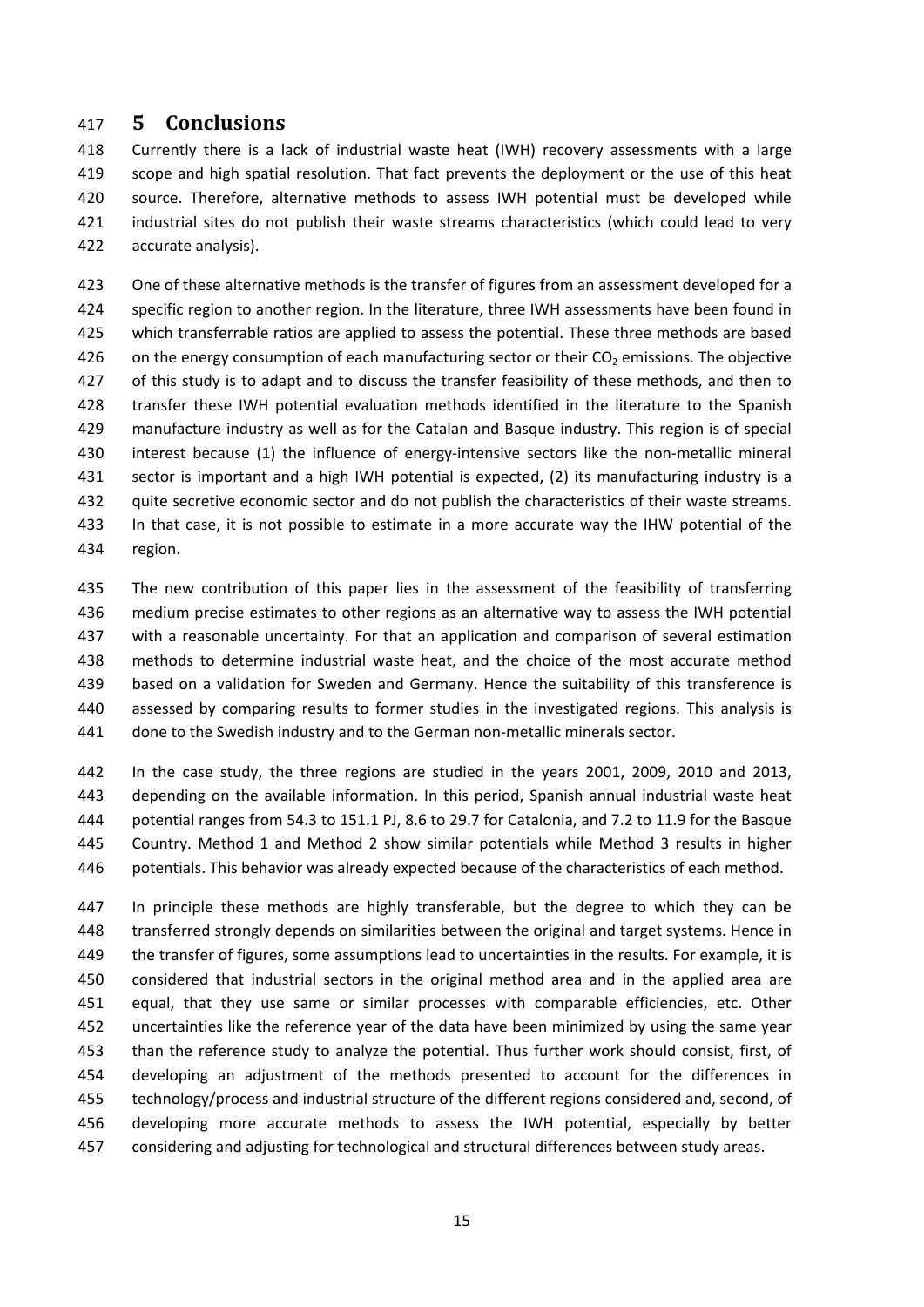## **Acknowledgements**

 The authors want to thank the following institutions which helped with the collection of the data used: thank you to Ente Vasco de la Energia (EVE), to Instituto para la Diversificación y Ahorro de la Energia (IDAE), and to Eurostat. They also want to thank specially Urban Persson from Halmstad University (Sweden) for his help and collaboration and to Alvaro Perez de Laborda from EVE. The work is partially funded by the Spanish government (ENE2011‐22722 and ULLE10‐4E‐1305) and by BMWi Federal Ministry for Economic Affairs and Energy in Germany (Project FKZ 0327383B Mobile Sorption Heat Storage). The authors would like to thank the Catalan Government for the quality accreditation given to their research group GREA (2014 SGR 123). This project has received funding from the European Commission Seventh Framework Programme (FP/2007‐2013) under Grant agreement NºPIRSES‐GA‐2013‐610692 (INNOSTORAGE) and from the European Union's Horizon 2020 research and innovation programme under grant agreement No 657466 (INPATH‐TES). Laia Miró would like to thank 471 the Spanish Government for her research fellowship (BES-2012-051861).

#### **References**

- [1] Brueckner S, Liu S, Miró L, Radspieler M, Cabeza LF, Laevemann E. Industrial waste heat recovery technologies: an economic analysis of heat transformation technologies. Appl Energ 2015;151:157‐167.
- [2] Brueckner S, Miró L, Cabeza LF, Pehnt M, Laevemann E. Methods to estimate the industrial waste heat potential of regions ‐A Categorization and Literature review‐. Renew Sust Energ Rev 2014;38:164‐171.
- [3] Miró L, Brueckner S, Cabeza LF. Mapping and discussing Industrial Waste Heat (IWH) potentials for different countries. Renew Sust Energ Rev 2015;51:847–855.
- 482 [4] Persson U, Moeller B, Werner S. Heat Roadmap Europe: Identifying strategic heat synergy regions. Energ Policy 2014;74:663‐681.
- [5] Brueckner S, Arbter R, Pehnt M, Laevemann E. Industrial waste heat potential in Germany – a bottom‐up analysis‐. Submitted to Energy Efficiency, 2015
- [6] Brueckner S. Industrielle Abwärme in Deutschland ‐Bestimmung von gesichertem Aufkommen und wirtschaftlicher Nutzbarkeit, Technische Universität München (TUM), 2015.
- [7] Land AL, Feldhusen H, Tvaerme A, Cronholm LA, Sundloef C. Industriell Spillvärme Processer och potentialer. 2002.
- [8] Statistics Sweden http://www.scb.se/en\_/ (last accessed on 08/10/2015)
- [9] Latour SR, Menningmann JG, Blaney BL. Project summary: waste heat recovery potential in selected industries. United States Environmental Protection Agency, 1982.
- [10]Chung M, Im YH, Park BS. Distribution of industrial waste heat and characteristics of heat trading among district heating companies in Korea. Presented at International Conference on Applied Energy ICAE 2013.
- [11]Pehnt M, Boedekery J, Arens M, Jochem E, Idrissora F. Die Nutzungindustrieller Abwärme‐ technisch‐wirtschaftliche Potenziale und energiepolitische UmsetzungWissenschaftliche Begleitforschung zu uebergreifenden technischen, oekologischen, oekonomischen und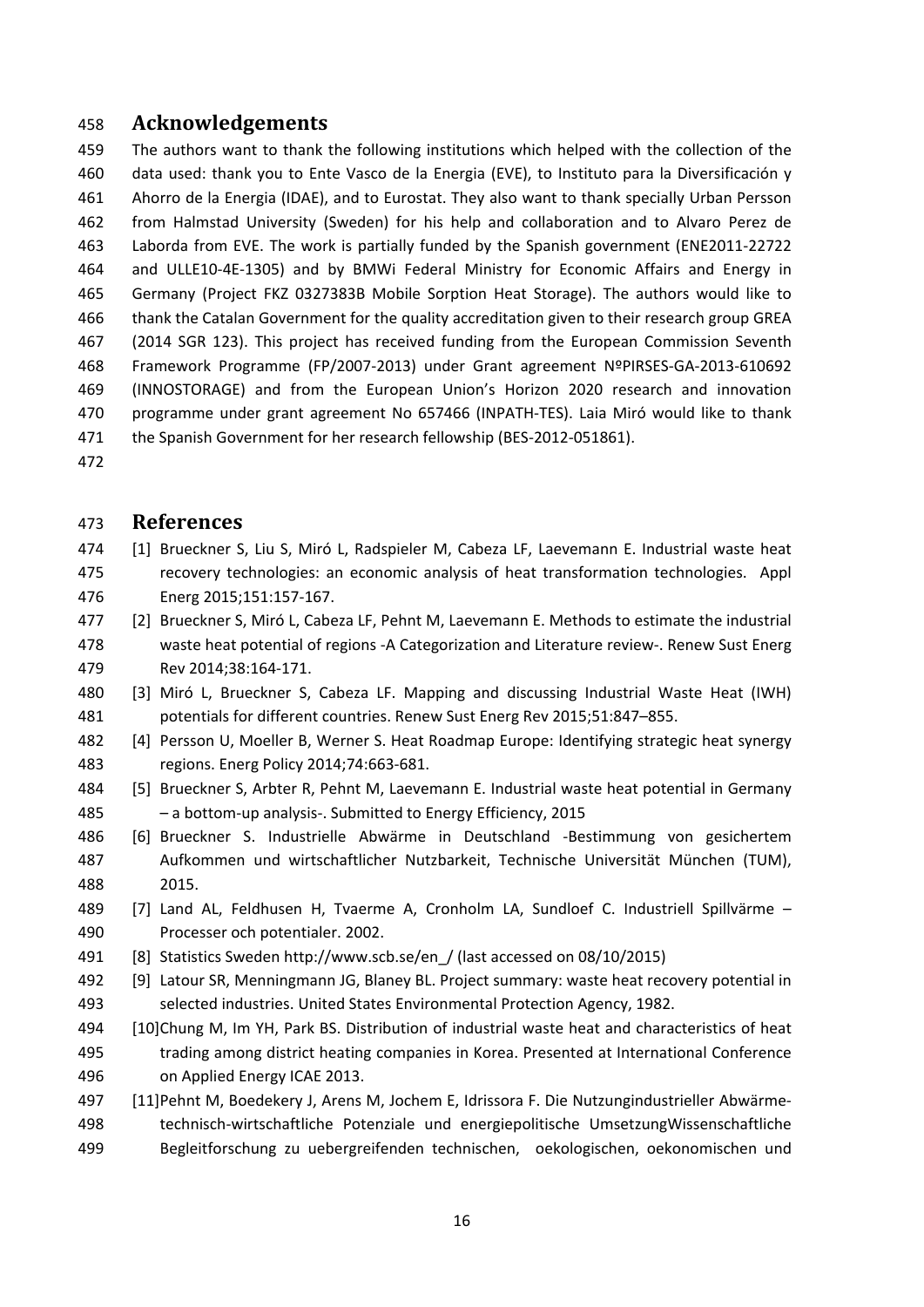- strategischen Aspekten des nationalen Teils der Klimaschutzinitiative FKZ 03KSW016A und B; 2010.
- [12]Ecoheatcool Worck Package 4 ‐ possibilities with more district heating http://www.euroheat.org/files/filer/ecoheatcool/project\_4.htm (last accessed on 23 April 2015)
- [13]Euroheat and power http://www.euroheat.org/ (last accessed on 23 April 2015)
- [14]McKenna RC, Norman JB. Spatial modelling of industrial heat loads and recovery potential in the UK. Energ Policy 2010;38:5878‐5891.
- [15]Hammond GP, Norman JB. Heat recovery opportunities in UK industry. Appl Energ 2014;116:387‐397.
- [16]Miró L, McKenna RC, Jaeger T, Cabeza LF. Estimating the Industrial Waste Heat Recovery 511 Potential based on CO2 Emissions in the European Non-Metallic Mineral Industry. Submitted to Applied Energy, 2015.
- [17]Instituto para la Diversificación y Ahorro de la Energía (IDAE) http://www.idae.es (last accessed on 08/10/2015)
- [18]European Comission. Eurostat http://ec.europa.eu/eurostat (last accessed on 08/10/2015)
- [19]Institut Català d'Energia (ICAEN) http://icaen.gencat.cat (last accessed on 08/10/2015)
- [20]Ente Vasco de la Energia (EVE) http://www.eve.es (last accessed on 08/10/2015)
- [21]The European Pollutant Release and Transfer Register (E‐PRTR) http://prtr.ec.europa.eu/ (last accessed on 08/10/2015)
- [22]Cronholm, L.; Groenkvist, S. Saxe, M. Spillvaerme fran industrier ‐ och vaermeatervinning fran lokaler Svensk Fyaerrvaerme, 2009
- [23]Heat Roadmap Europe 2050. Second pre‐study for the EU27, 2013.
- [24]Broberg S, Backlund S, Karlsson, Thollander P. Industrial excess heat deliveries to Swedish district heating networks: drop it like it's hot. Energ Policy 2012;51:332‐339.
- [25]Best Available Techniques (BAT) Reference Document for the Production of Cement, Lime and Magnesium Oxide (BREF) 2013 http://eippcb.jrc.ec.europa.eu/reference/cl.html (last accessed on 08/10/2015)
- [26]Instituto Nacional de Estadística http://www.ine.es/ (last accessed on 08/10/2015)
- [27]Bonilla JJ, Blanco JM, Lopez L, Sala JM. Technological recovery potential of waste heat in 530 the industry of the Basque Country. Appl Therm Eng 1997;17:283-288.
- [28]Lopez L, Blanco JM, Bonilla JJ, Baeza S, Sala JM. Determination of energy and exergy of waste heat in the industry of the Basque Country. Appl Therm Eng 1998;18:187‐197.
- [29]Registro Estatal de Emisiones y Fuentes Contaminantes (PRTR‐España). http://www.prtr‐
- es.es/ (last accessed on 08/10/2015)
-